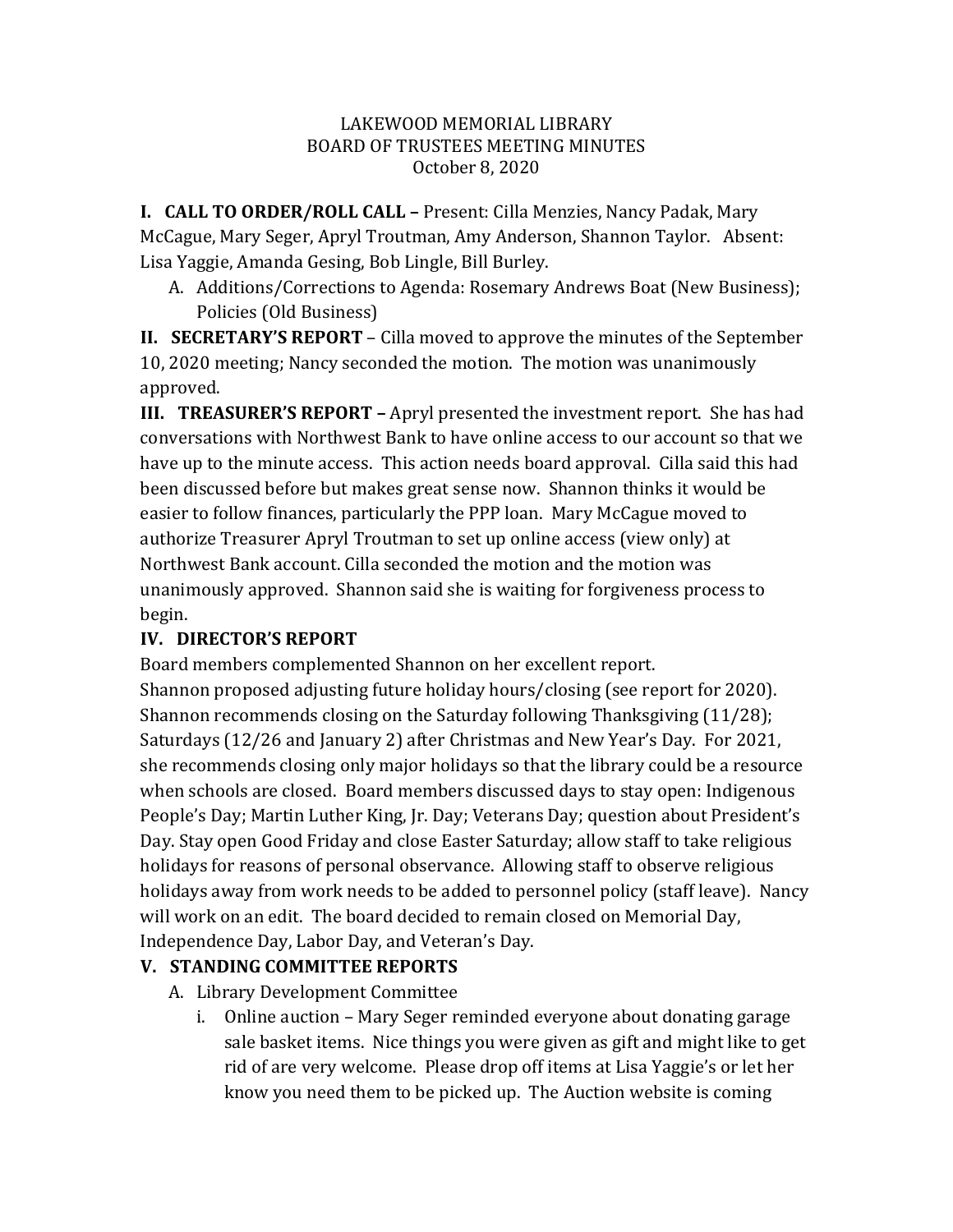together and will be shared once graphics are good to go. We will have at least 30 items. Val Dow and Sharon Witchey have been wonderful as has Emric Taylor who has created web site. We would like to display items in the community room so that people can see items in person, (maintaining social distance, a few people at a time). We are working with Emric on a postcard to send to the Food for Thought list to publicize. There will be some signs, a press release in the Post-Journal and emails. Cilla suggested sending the card by email and allowing us to print and send out by snail or email. Mary made a motion to provide a gift certificate to Bag and String for Emric for \$250. Nancy seconded the motion, and it was unanimously approved.

- ii. Food Truck Fundraiser raised \$622. This was an easy event and everyone agreed it needs to be done again. Amy suggested Thai Food Truck for next time.
- B. Marketing/Publicity Committee no report.
- C. Personnel Committee no report.
- D. Grounds and Facilities Committee
	- i. Tree removal Cilla received quotes for removing the ash tree: Great Lakes (\$575), Troyer (\$500) and Maple Springs (\$680). The Board member authorized Cilla to call Great Lakes and Troyer to see who could do it sooner and to contract with company who can do it first.
- E. Strategic Planning Committee Mary McCague sent a strategic planning worksheet. She asked Board members to review it and send thoughts to Mary by November 1. Given the ongoing concerns regarding COVID, she recommends that we discuss the plan and input at the November and December Board meetings rather than having a retreat on 10/23. The Board felt the plan should cover a 3-year period.
- F. Finance Committee see Director's and Treasurer's reports.
- G. COVID Education Amy reported that no one attended the 9/28 parent Zoom meeting. Laurie Marshall, head of parent action team orchestrated. The next one is scheduled for 10/29 at 7-8PM via Zoom. There will be enhanced advertising – flier to take home with kids; web sites; gift card drawing incentives for those who attend. The Board members discussed a reported COVID case at the elementary school and agreed that if school is all virtual for 14 days, we need to be prepared to help by publicizing word free WIFI, and virtual program information. COVID Committee will continue on and will keep Laurie Marshall involved. Chances are, as the term continues, parents will be looking for resources. The Zoom link is on the LML web site. Board members encouraged to view next Zoom meeting and to let parents know.